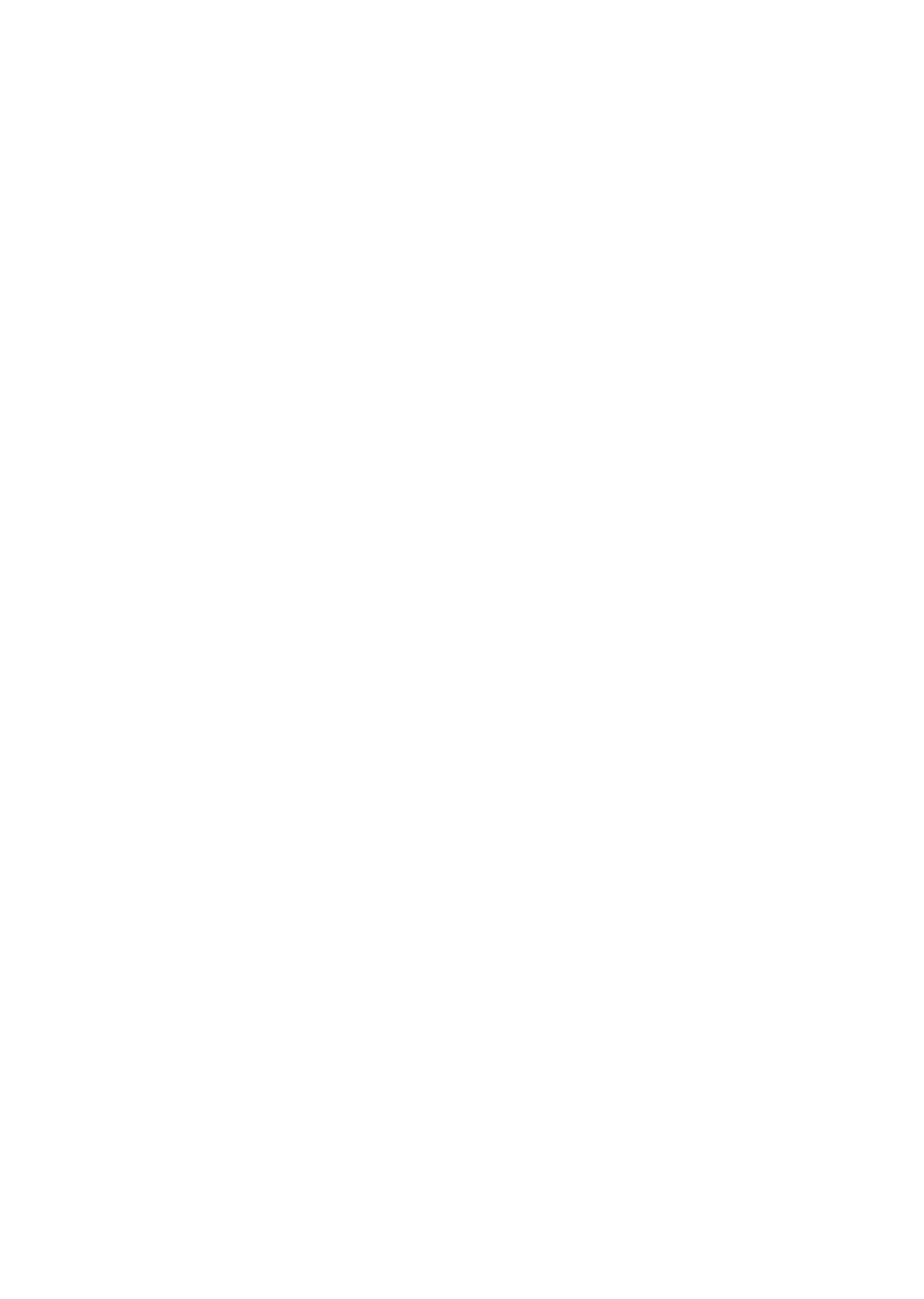## Part A: Common part

Note: The questions in this part are to be answered by all candidates, i.e., both Computer Science and Systems Science streams.

- 1. Consider a point  $A$  inside a circle  $C$  that is at distance 9 from the centre of the circle. Suppose you are told that there is a chord of length 24 passing through  $A$  with  $A$  as its midpoint. How many distinct chords of C have integer length and pass through A?
	- (a) 2
	- (b) 6
	- (c) 7
	- (d) 12  $\sqrt{ }$
	- (e) 14
- 2. Consider the following subsets of  $\mathbb{R}^3$  (the first two are cylinders, the third is a plane):

$$
C_1 = \{(x, y, z) : y^2 + z^2 \le 1\};
$$
  
\n
$$
C_2 = \{(x, y, z) : x^2 + z^2 \le 1\};
$$
  
\n
$$
H = \{(x, y, z) : z = 0.2\}.
$$

Let  $A = C_1 \cap C_2 \cap H$ . Which of the following best describes the shape of the set A?

- (a) Circle
- (b) Ellipse
- (c) Triangle
- (d) Square
- (e) An octagonal convex figure with curved sides
- **3.** Which of the following statements is TRUE for all sufficiently large integers  $n$ ?

(a) 
$$
2^{2^{\sqrt{\log \log n}}} < 2^{\sqrt{\log n}} < n
$$
 \n(b)  $2^{\sqrt{\log n}} < n < 2^{2^{\sqrt{\log \log n}}}$  \n(c)  $n < 2^{\sqrt{\log n}} < 2^{2^{\sqrt{\log \log n}}}$ 

- (d)  $n < 2^{2^{\sqrt{\log \log n}}} < 2^{\sqrt{\log n}}$
- (e)  $2^{\sqrt{\log n}} < 2^{2^{\sqrt{\log \log n}}} < n$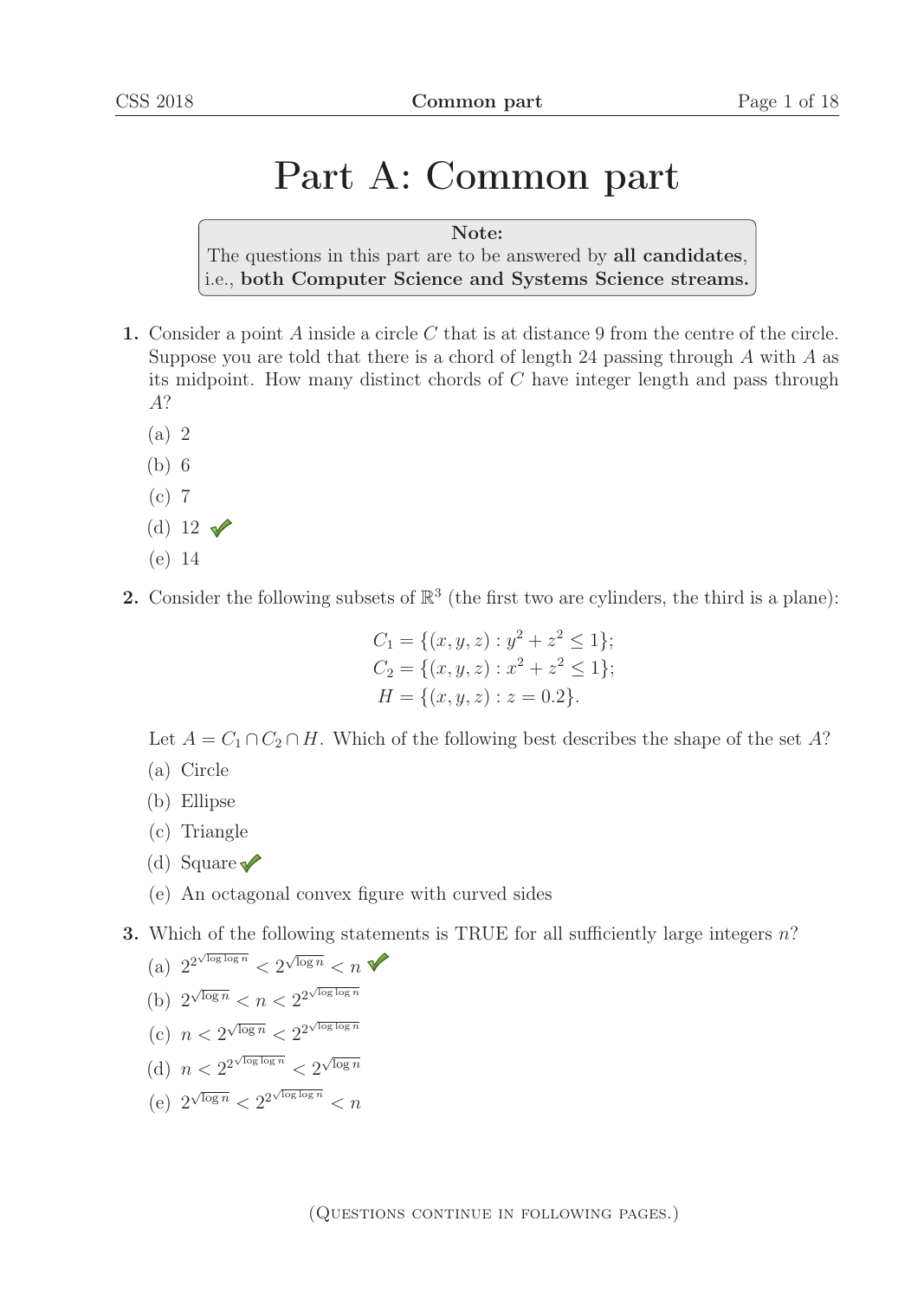4. The distance from your home to your office is 4 kilometres and your normal walking speed is 4 km/hr. On the first day, you walk at your normal walking speed and take time  $T_1$  to reach office.

On the second day, you walk at a speed of 3 km/hr for 2 kilometres, and at a speed of 5 km/hr for the remaining 2 kilometres and you take time  $T_2$  to reach office.

On the third day, you walk at a speed of 3 km/hr for 30 minutes, and at 5 km/hr for the remaining time and take time  $T_3$  to reach office.

What can you say about the ordering of  $T_1$ ,  $T_2$  and  $T_3$ ?

- (a)  $T_1 > T_2$  and  $T_1 < T_3$ .
- (b)  $T_1 = T_2 = T_3$ .
- (c)  $T_1 < T_2$  and  $T_1 > T_3$ .
- (d)  $T_1 = T_2$  and  $T_1 < T_3$ .
- (e)  $T_1 < T_2$  and  $T_1 = T_3$ .

5. Which of the following is the derivative of  $f(x) = x^x$  when  $x > 0$ ?

- $(a) x^x$
- (b)  $x^x \ln x$
- (c)  $x^x + x^x \ln x$
- (d)  $(x^x)(x^x \ln x)$
- (e) None of the above; function is not differentiable for  $x > 0$
- 6. What is the minimum number of students needed in a class to guarantee that there are at least 6 students whose birthdays fall in the same month?
	- (a) 6
	- (b) 23
	- (c)  $61\sqrt{ }$
	- (d) 72
	- (e) 91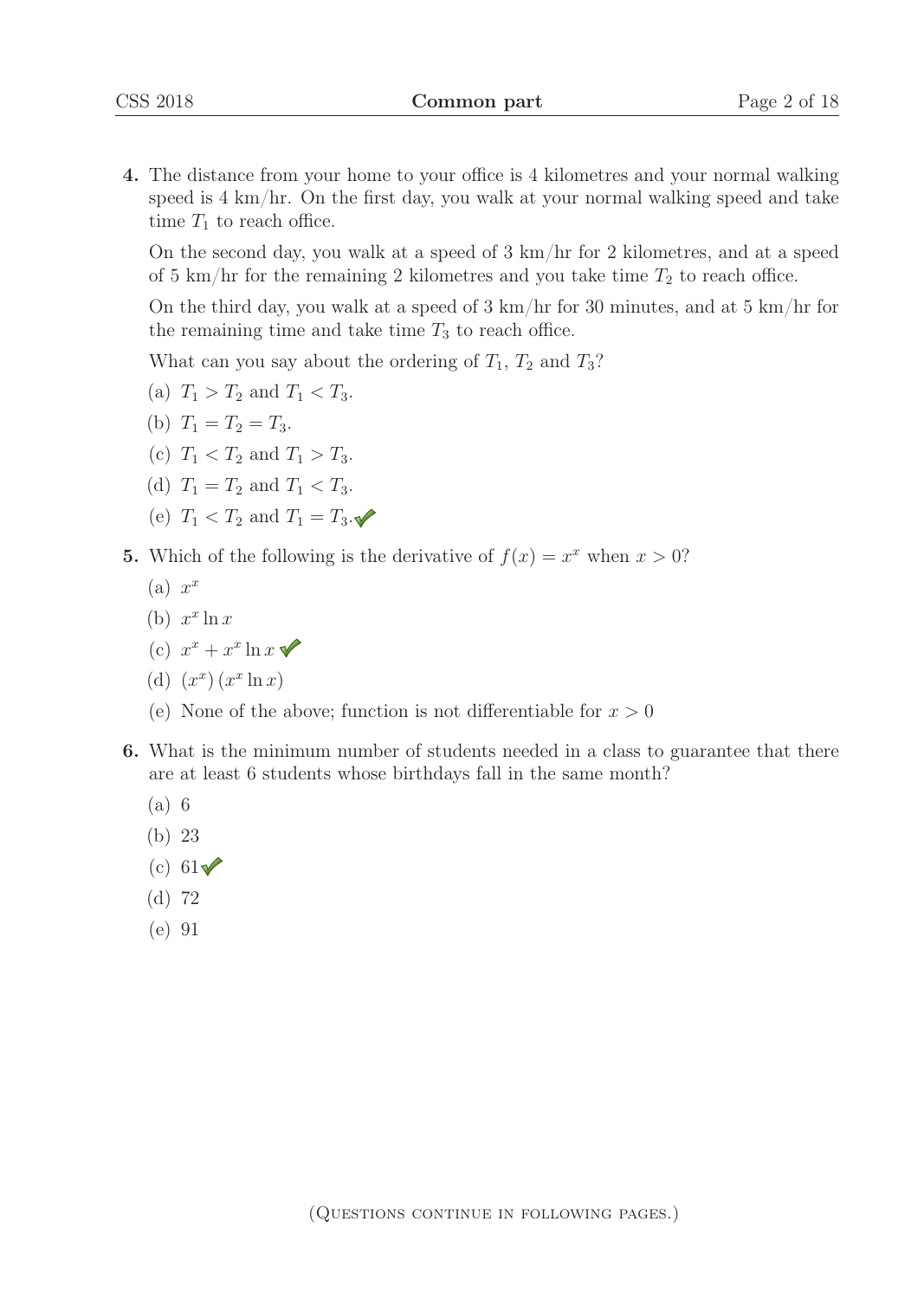7. Consider the following function definition.

```
void greet (int n)
{
  if (n>0)
  {
    printf("hello");
    greet(n-1);}
 printf("world");
}
```
If you run greet  $(n)$  for some non-negative integer n, what would it print?

- (a) *n* times "hello", followed by  $n + 1$  times "world"
- (b)  $n$  times "hello", followed by  $n$  times "world"
- $(c)$  *n* times "helloworld"
- (d)  $n+1$  times "helloworld"
- (e) n times "helloworld", followed by "world"
- 8. A crime has been committed with four people at the scene of the crime. You are responsible for finding out who did it. You have recorded the following statements from the four witnesses, and you know one of them has committed the crime.
	- (1) Anuj says that Binky did it.
	- (2) Binky says that Anuj did it.
	- (3) Chacko says that Binky is telling the truth.
	- (4) Desmond says that Chacko is not lying.

You know that exactly three of the statements recorded are FALSE. Who committed the crime?

- (a) Anuj
- (b) Binky  $\sqrt{\ }$
- (c) Chacko
- (d) Desmond
- (e) Either Anuj or Binky; the information is insufficient to pinpoint the criminal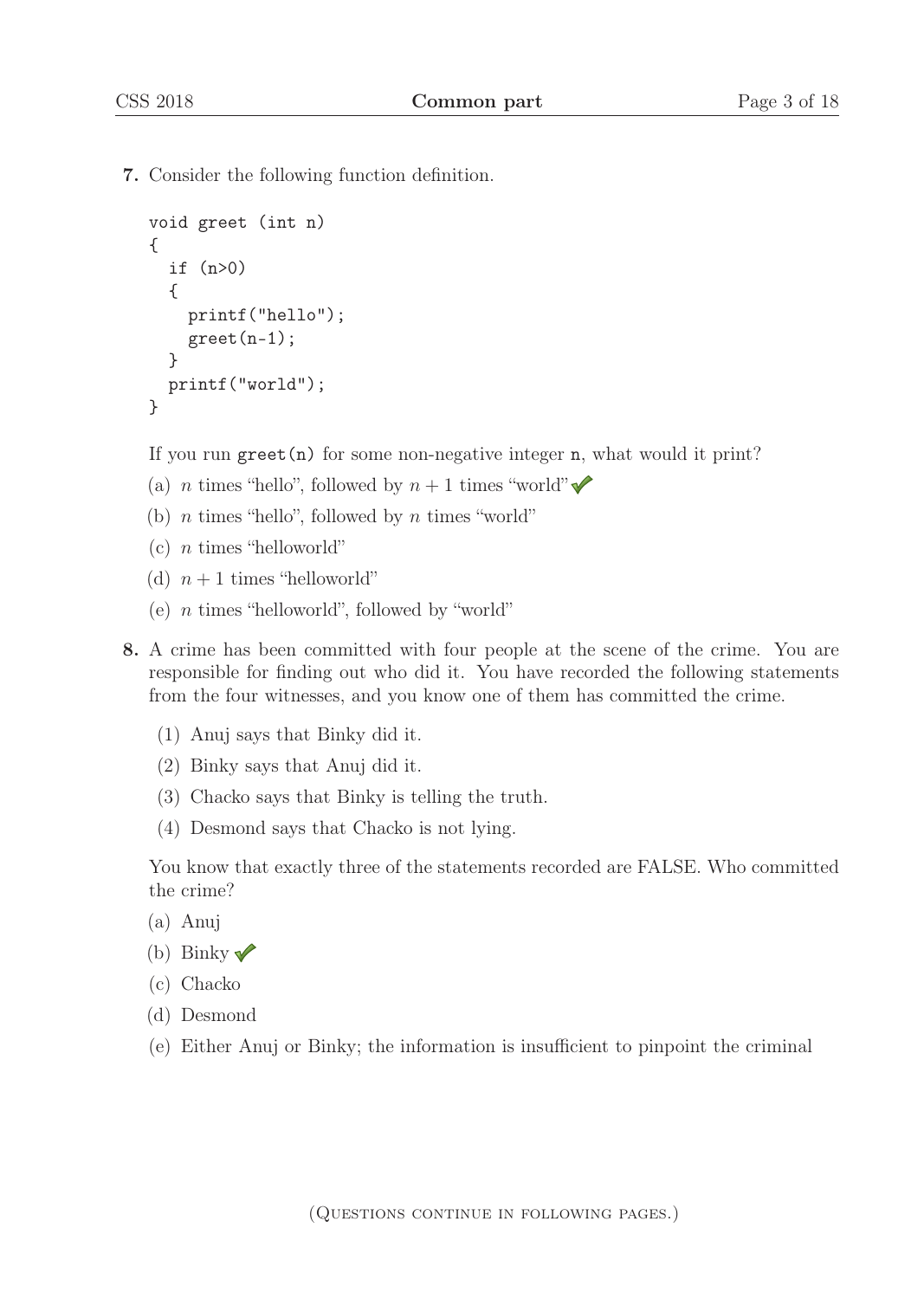**9.** How many ways are there to assign colours from the range  $\{1, 2, \ldots, r\}$  to the vertices of the following graph so that adjacent vertices receive distinct colours?



- $(a)$   $r<sup>4</sup>$
- (b)  $r^4 4r^3$
- (c)  $r^4 5r^3 + 8r^2 4r$
- (d)  $r^4 4r^3 + 9r^2 3r$
- (e)  $r^4 5r^3 + 10r^2 15r$
- 10. Let C be a biased coin such that the probability of a head turning up is  $p$ . Let  $p_n$  denote the probability that an odd number of heads occurs after n tosses for  $n \in \{0, 1, 2, \dots\}$ . Then, which of the following is TRUE?
	- (a)  $p_n = 1/2$  for all  $n \in \{0, 1, 2, \dots\}$ .
	- (b)  $p_n = (1 p)(1 p_{n-1}) + p \cdot p_{n-1}$  for  $n \ge 1$  and  $p_0 = 0$ .
	- (c)  $p_n = \sum_{i=1}^n p(1 2p)^{i-1}$  for  $n \ge 1$ .
	- (d) If  $p = 1/2$ , then  $p_n = 1/2$  for all  $n \in \{0, 1, 2, \dots\}$ .
	- (e)  $p_n = 1$  if n is odd and 0 otherwise.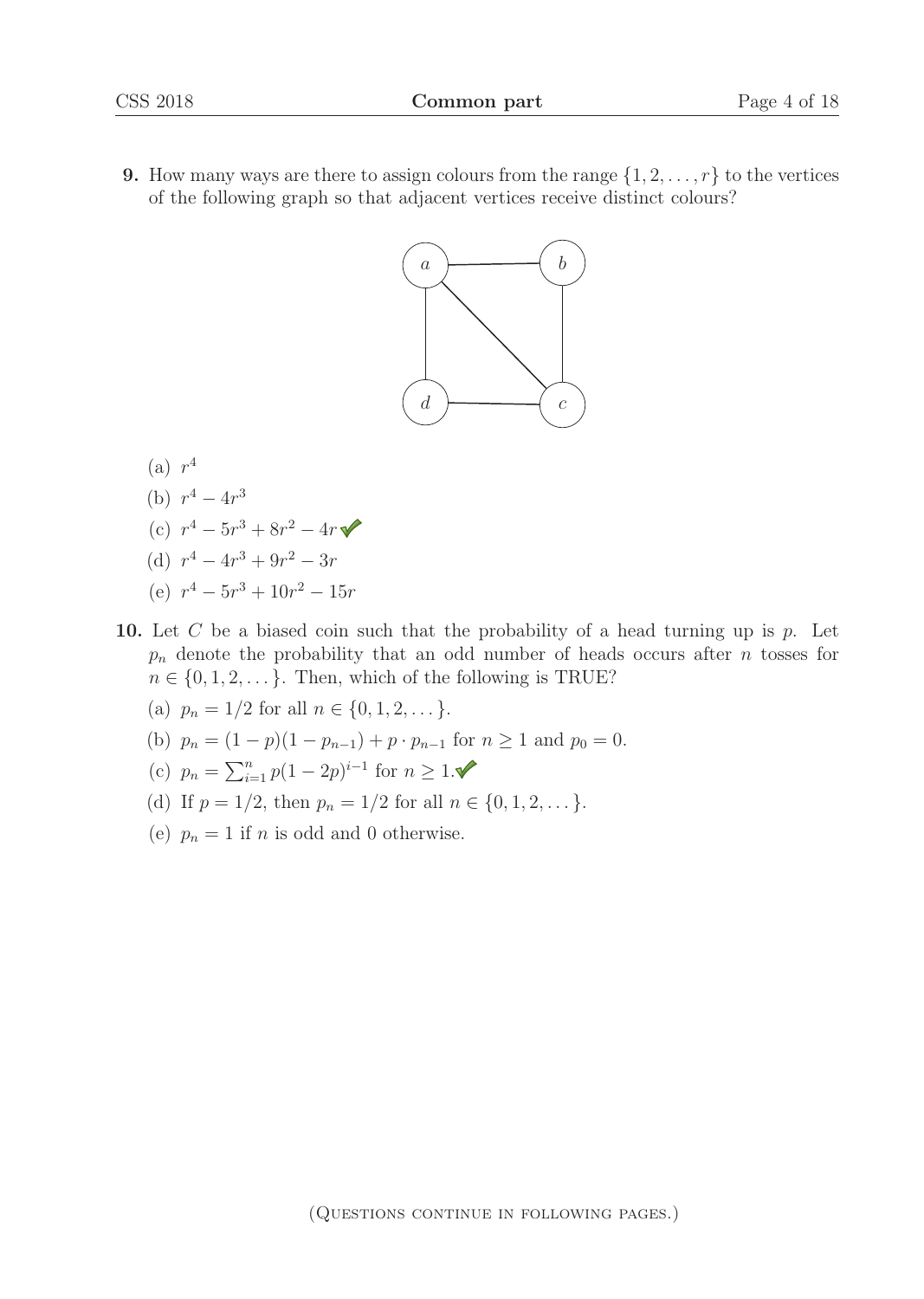- 11. We are given a (possibly empty) set of objects. Each object in the set is colored either black or white; is shaped either circular or rectangular, and has a profile that is either fat or thin. These properties obey the following principles:
	- 1. Each white object is also circular.
	- 2. Not all thin objects are black.
	- 3. Each rectangular object is also either thin or white or both thin and white.

Consider the following statements:

- (i) If there is a thin object in the set, then there is also a white object.
- (ii) If there is a rectangular object in the set, then there are at least two objects.
- (iii) Every fat object in the set is circular.

Which of the above statements must be TRUE for the set?

- (a) (i) only
- (b) (i) and (ii) only
- (c) (i) and (iii) only
- (d) None of the statements must be TRUE
- (e) All of the statements must be TRUE $\blacktriangledown$
- 12. An  $n \times n$  matrix M with real entries is said to be *positive definite* if for every nonzero *n*-dimensional vector x with real entries, we have  $x^T M x > 0$ . Let A and B be symmetric, positive definite matrices of size  $n \times n$  with real entries. Consider the following matrices, where  $I$  denotes the  $n \times n$  identity matrix:
	- $(1)$   $A + B$
	- (2) ABA
	- $(3)$   $A^2 + I$

Which of the above matrices must be positive definite?

- (a) Only (2)
- (b) Only (3)
- (c) Only (1) and (3)
- (d) None of the above matrices are positive definite
- (e) All of the above matrices are positive definite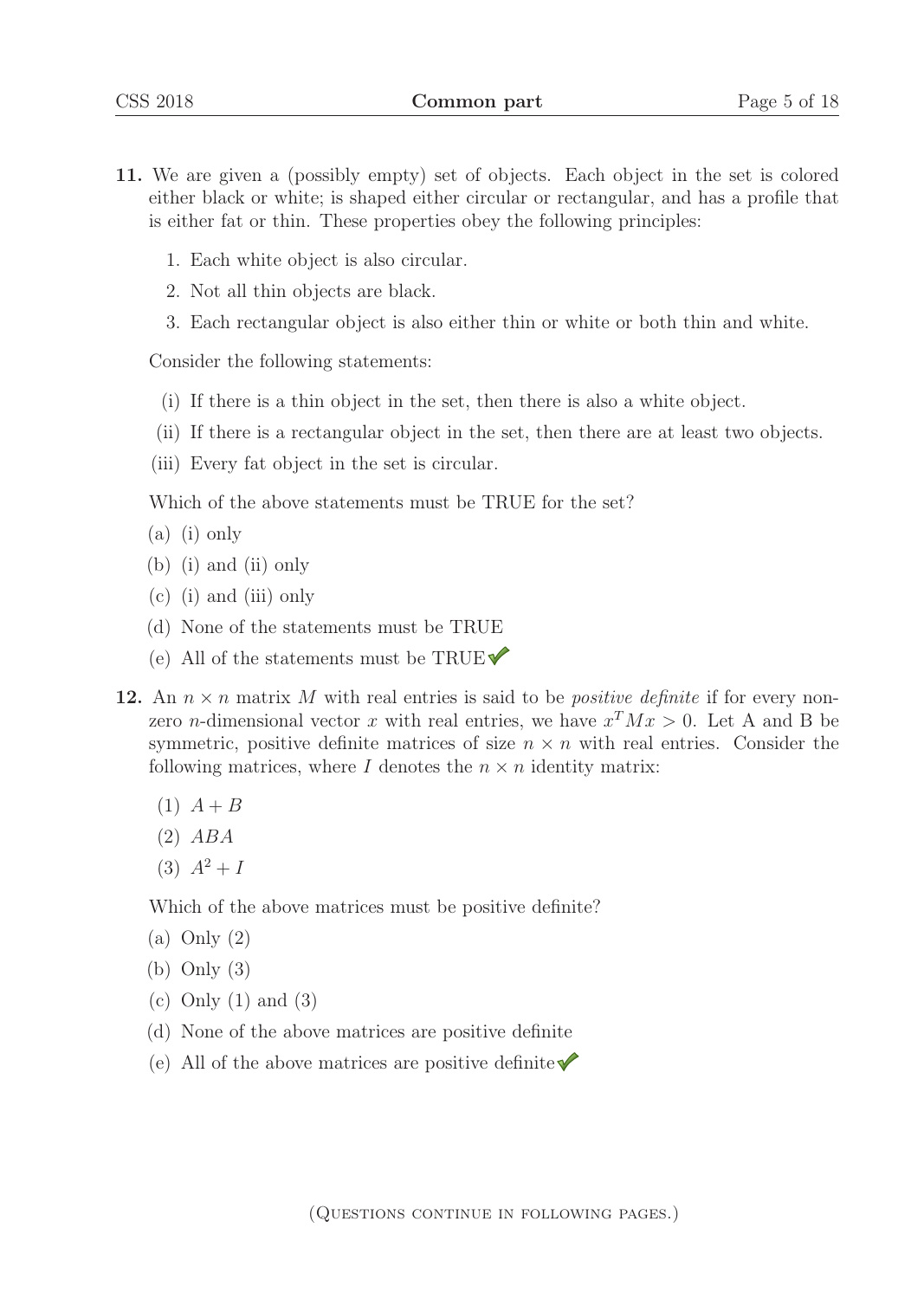- 13. A hacker knows that the password to the TIFR server is a 10-letter string consisting of lower-case letters from the English alphabet. He guesses a set of 5 distinct 10-letter strings (with lower-case letters) uniformly at random. What is the probability that one of the 5 guesses of the hacker is the correct password?
	- $(a) \frac{5}{(26)}$  $(20)^{-1}$ (b)  $1 - \left(1 - \frac{1}{(26)^{10}}\right)^5$ (c)  $1 - \left(\frac{(26)^{10} - 1}{(26)^{10}}\right) \left(\frac{(26)^{10} - 2}{(26)^{10}}\right) \left(\frac{(26)^{10} - 3}{(26)^{10}}\right) \left(\frac{(26)^{10} - 4}{(26)^{10}}\right) \left(\frac{(26)^{10} - 5}{(26)^{10}}\right)$  $(d) \frac{1}{(26)}$  $(20)^{10}$
	- (e) None of the above
- 14. Let A be an  $n \times n$  invertible matrix with real entries whose row sums are all equal to c. Consider the following statements:
	- (1) Every row in the matrix 2A sums to 2c.
	- (2) Every row in the matrix  $A^2$  sums to  $c^2$ .
	- (3) Every row in the matrix  $A^{-1}$  sums to  $c^{-1}$ .

Which of the following is TRUE?

- (a) none of the statements  $(1), (2), (3)$  is correct
- (b) statement (1) is correct but not necessarily statements (2) or (3)
- (c) statement (2) is correct but not necessarily statements (1) or (3)
- (d) statements (1) and (2) are correct but not necessarily statement (3)
- (e) all the three statements (1), (2), and (3) are correct  $\blacktriangledown$
- 15. Suppose a box contains 20 balls: each ball has a distinct number in  $\{1,\ldots,20\}$ written on it. We pick 10 balls (without replacement) uniformly at random and throw them out of the box. Then we check if the ball with number "1" on it is present in the box. If it is present, then we throw it out of the box; else we pick a ball from the box uniformly at random and throw it out of the box.

What is the probability that the ball with number "2" on it is present in the box?

- $(a) 9/20$
- (b)  $9/19$   $\checkmark$
- $(c) 1/2$
- (d)  $10/19$
- (e) None of the above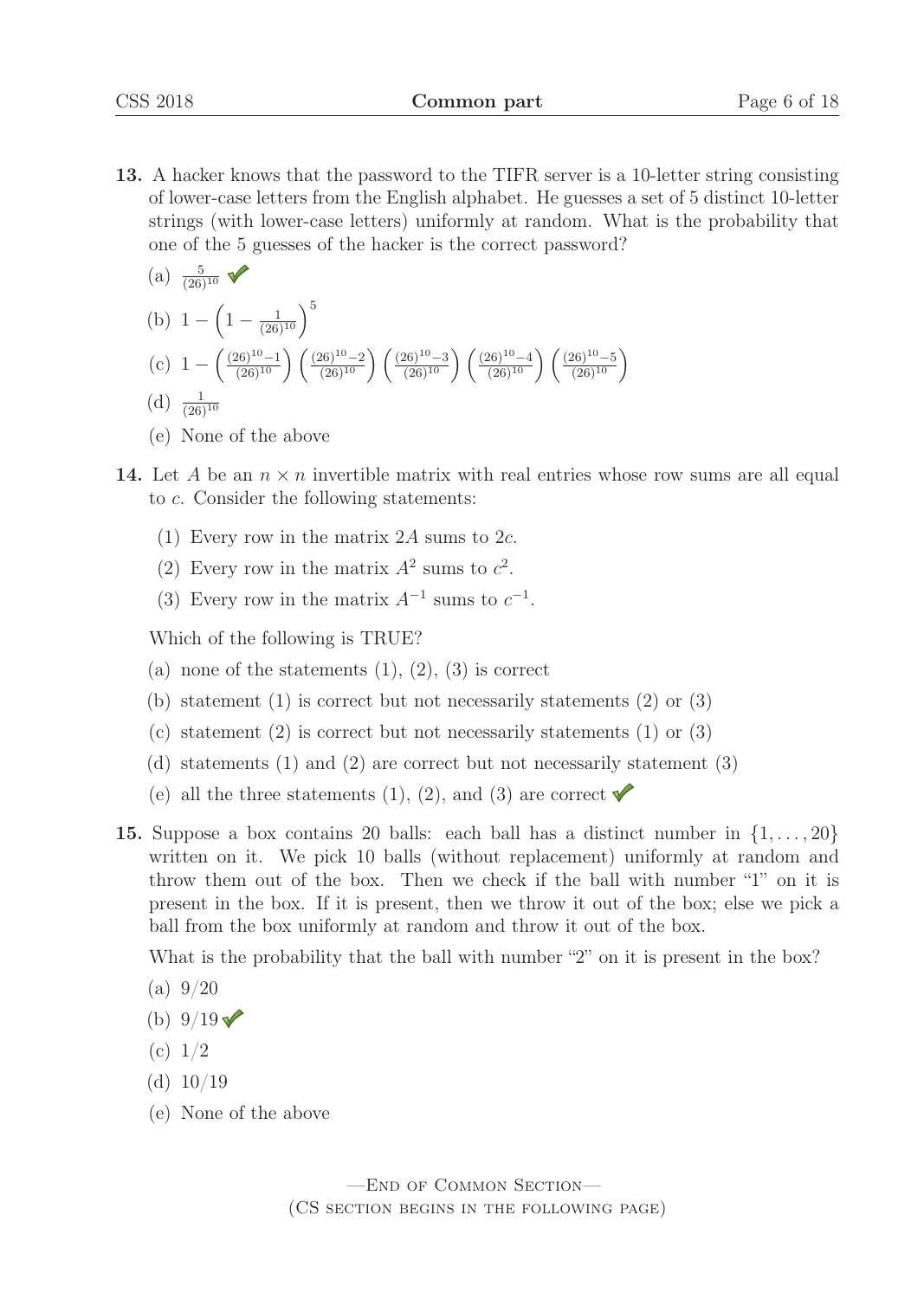# Part B: Computer Science

Note: Only for Computer Science stream candidates.

If you are applying for the Systems Science stream, please skip this section and attempt questions from Part C on page 13.

- 1. What is the remainder when  $4444^{4444}$  is divided by 9?
	- (a) 1
	- (b) 2
	- (c) 5
	- (d)  $7\sqrt{ }$
	- (e) 8
- **2.** Consider the following non-deterministic automaton, where  $s_1$  is the start state and  $s_4$  is the final (accepting) state. The alphabet is  $\{a, b\}$ . A transition with label  $\epsilon$  can be taken without consuming any symbol from the input.



Which of the following regular expressions corresponds to the language accepted by this automaton?

- (a)  $(a + b)^*aba \blacktriangleright$
- (b)  $aba(a + b)*aba$
- (c)  $(a + b)aba(b + a)^{*}$
- (d)  $aba(a + b)^*$
- (e) (ab)∗aba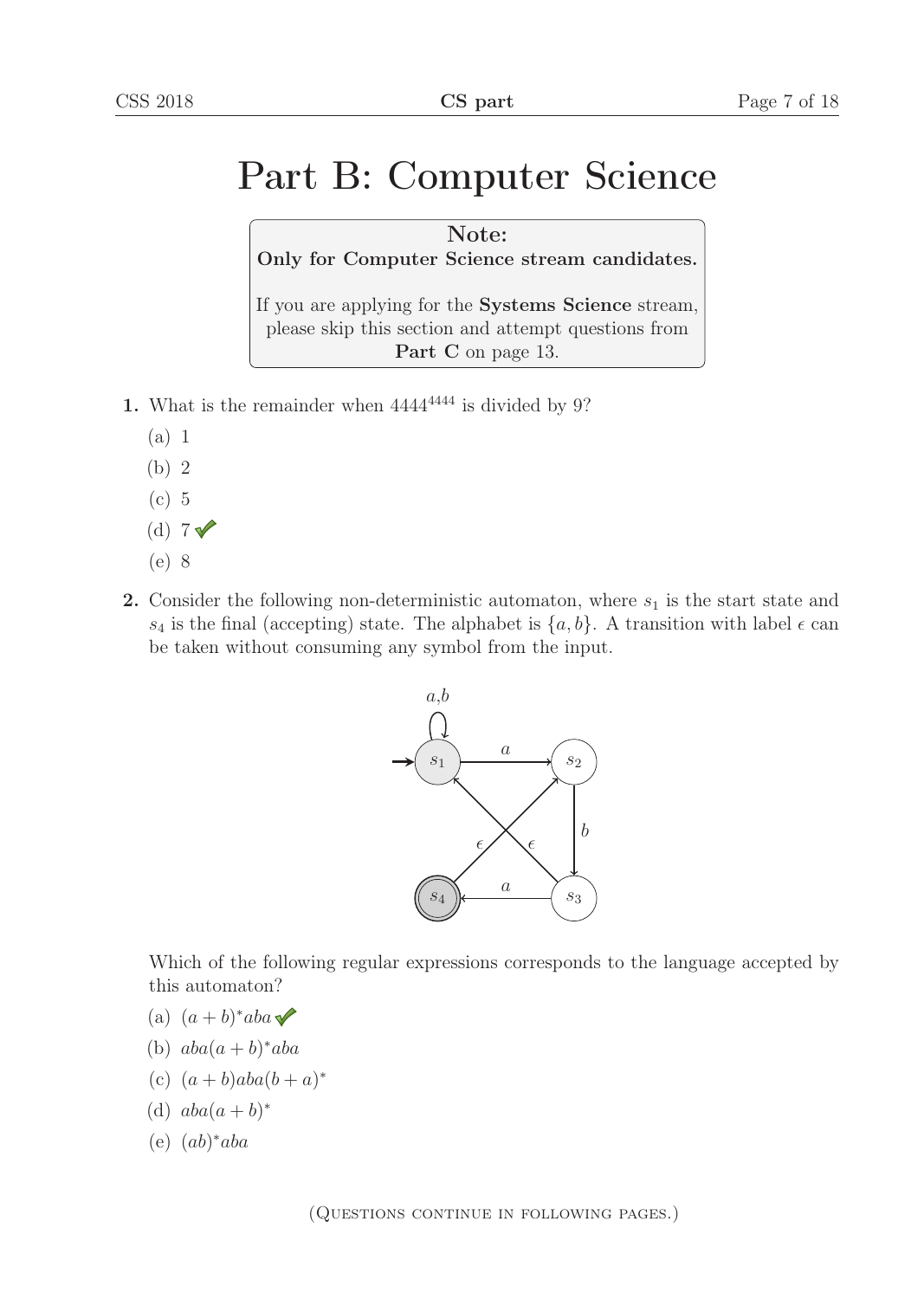3. How many distinct minimum weight spanning trees does the following undirected, weighted graph have?



- (a) 1
- (b) 2
- (c)  $4\sqrt{ }$
- (d) 6
- (e) 8
- 4. The notation "⇒" denotes "implies" and "∧" denotes "and" in the following formulae. Let X denote the formula:  $(b \Rightarrow a) \Rightarrow (a \Rightarrow b)$ Let Y denote the formula:  $(a \Rightarrow b) \land b$

Which of the following is TRUE?

- (a)  $X$  is satisfiable and  $Y$  is not satisfiable.
- (b)  $X$  is satisfiable and  $Y$  is a tautology.
- (c)  $X$  is not a tautology and  $Y$  is not satisfiable.
- (d) X is not a tautology and Y is satisfiable.
- (e)  $X$  is a tautology and  $Y$  is satisfiable.
- 5. Which of the following functions, given by their recurrences, grows the fastest asymptotically?
	- (a)  $T(n)=4 \cdot T(n/2) + 10n$
	- (b)  $T(n)=8 \cdot T(n/3) + 24n^2$
	- (c)  $T(n) = 16 \cdot T(n/4) + 10n^2$
	- (d)  $T(n) = 25 \cdot T(n/5) + 20(n \log n)^{1.99}$
	- (e) They are all asymptotically the same.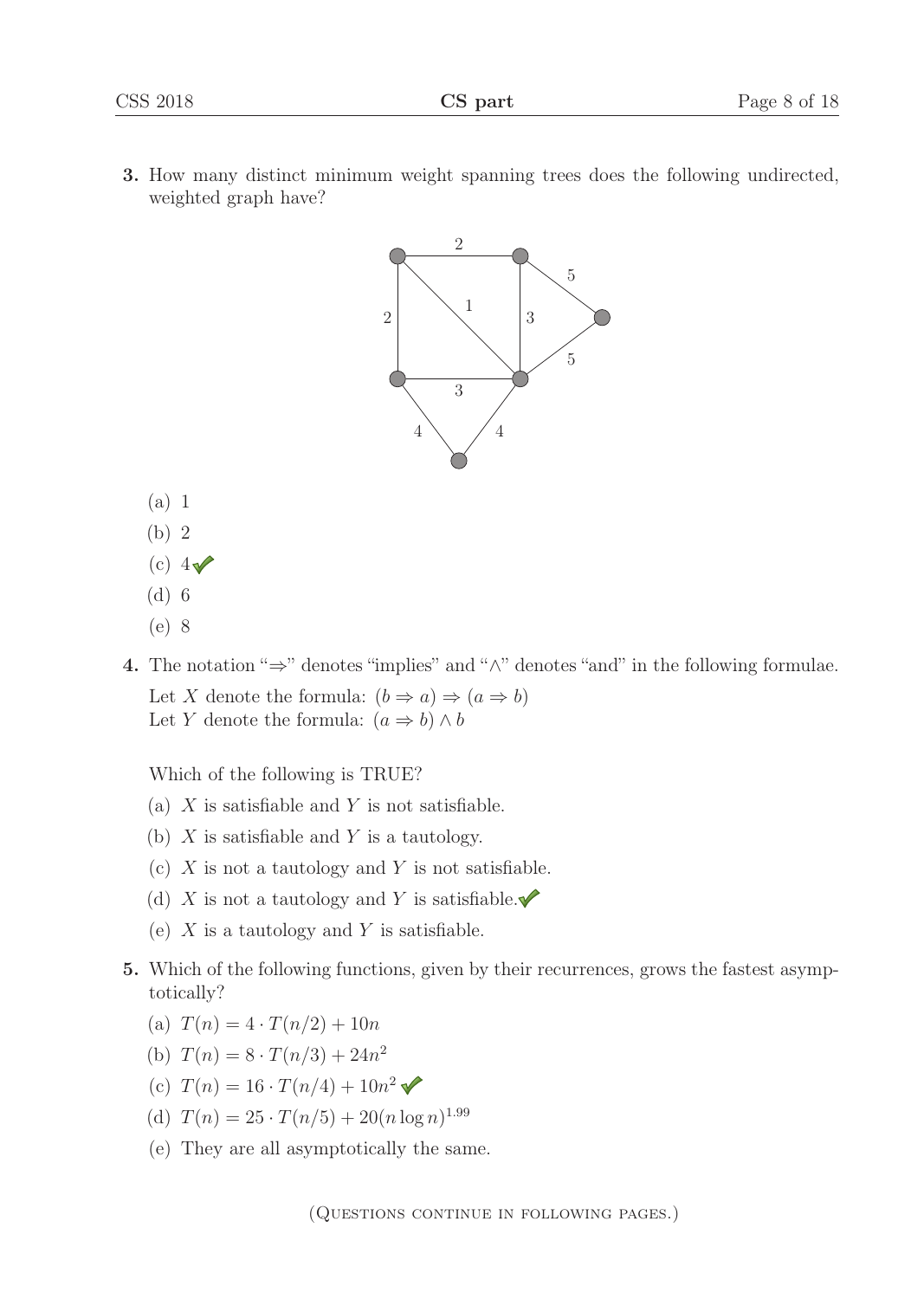6. Consider the following implementation of a binary tree data structure. The operator + denotes list-concatenation. That is,  $[a,b,c]$  +  $[d,e]$  =  $[a,b,c,d,e]$ .

```
struct TreeNode:
 int value
 TreeNode leftChild
 TreeNode rightChild
function preOrder(T):
  if T == null:
    return []
 else:
    return [T.value] + preOrder(T.leftChild) + preOrder(T.rightChild)
function inOrder(T):
 if T == null:
    return []
  else:
    return inOrder(T.leftChild) + [T.value] + inOrder(T.rightChild)
function postOrder(T):
  if T == null:
    return []
  else:
   return postOrder(T.leftChild) + postOrder(T.rightChild) + [T.value]
```
For some T the functions in Order(T) and preOrder(T) return the following:

inOrder(T): [12,10,6,9,7,2,15,5,1,13,4,3,8,14,11] preOrder(T): [5,2,10,12,9,6,7,15,13,1,3,4,14,8,11]

What does postOrder(T) return?

- $(a)$  [12,6,10,7,15,2,9,1,4,13,8,11,14,3,5]
- (b) [11,8,14,4,3,1,13,15,7,6,9,12,10,2,5]
- (c) [11,14,8,3,4,13,1,5,15,2,7,9,6,10,12]
- (d)  $[12,6,7,9,10,15,2,1,4,8,11,14,3,13,5]$
- (e) Cannot be uniquely determined from given information.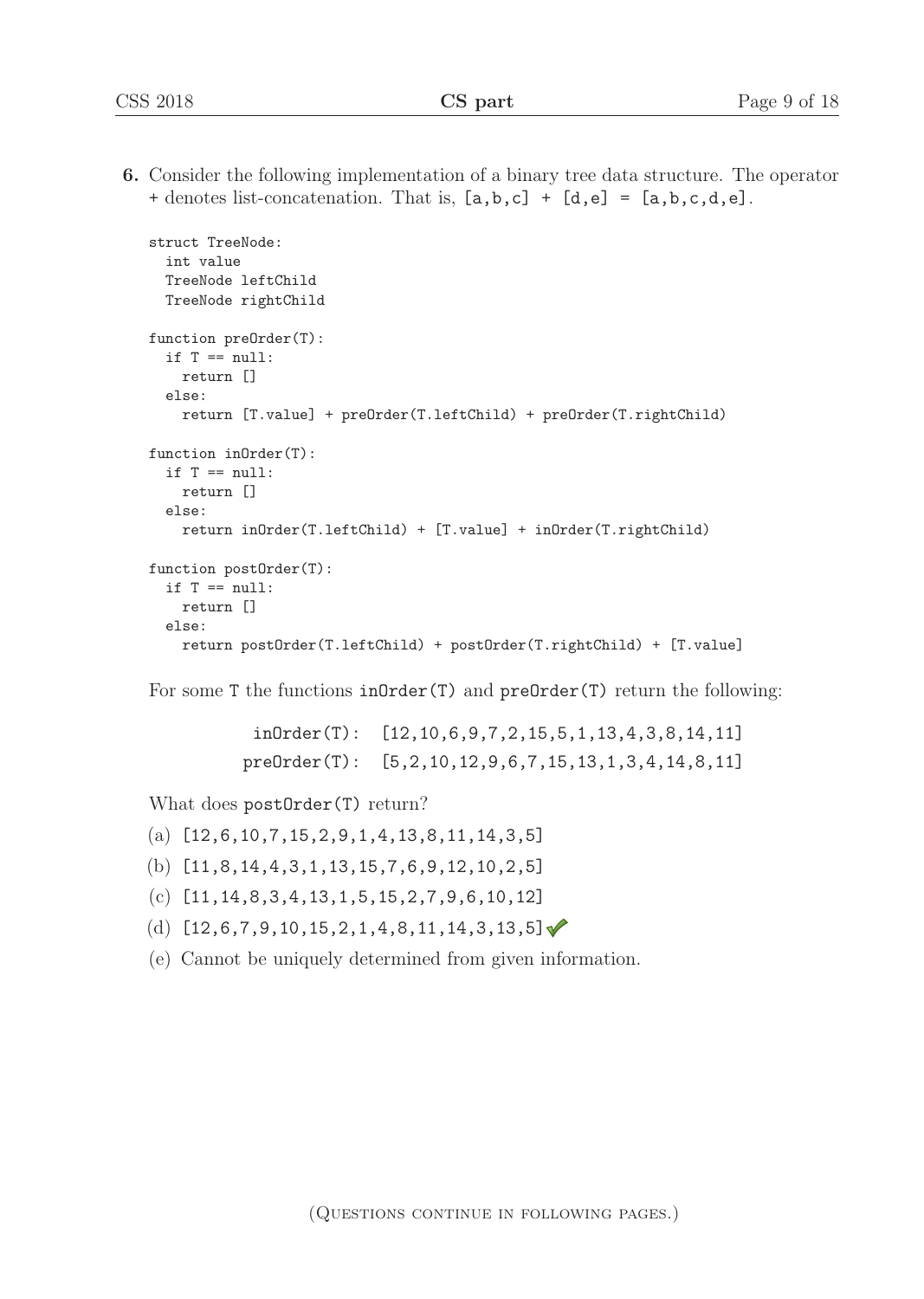- 7. Consider the recursive quicksort algorithm with "random pivoting". That is, in each recursive call, a pivot is chosen uniformly at random from the sub-array being sorted. When this randomized algorithm is applied to an array of size  $n$  all whose elements are distinct, what is the probability that the smallest and the largest elements in the array are compared during a run of the algorithm?
	- $(a) \frac{1}{n}$
	- $(b) \frac{2}{n}$
	- (c)  $\Theta\left(\frac{1}{n \log n}\right)$  $n \log n$  $\mathcal{L}$
	- (d)  $O(1/n^2)$
	- (e)  $\Theta\left(\frac{1}{n \log n}\right)$  $n \log^2 n$  $\big)$
- 8. In an undirected graph  $G$  with  $n$  vertices, vertex 1 has degree 1, while each vertex 2, ...,  $n-1$  has degree 10 and the degree of vertex n is unknown. Which of the following statements must be TRUE of the graph  $G$ ?
	- (a) There is a path from vertex 1 to vertex  $n \blacktriangleright$
	- (b) There is a path from vertex 1 to each vertex  $2, \ldots, n-1$
	- (c) Vertex  $n$  has degree 1
	- (d) The diameter of the graph is at most  $n/10$
	- (e) All of the above choices must be TRUE
- **9.** Let  $G = (V, E)$  be a DIRECTED graph, where each edge e has a positive weight  $w(e)$ , and all vertices can be reached from vertex s. For each vertex v, let  $\phi(v)$  be the length of the shortest path from s to v. Let  $G' = (V, E)$  be a new weighted graph with the same vertices and edges, but with the edge weight of every edge  $e = (u \rightarrow v)$ changed to  $w'(e) = w(e) + \phi(v) - \phi(u)$ .

Let P be a path from s to a vertex v, and let  $w(P) = \sum_{e \in P} w_e$ , and  $w'(P) = \sum_{e \in P} w'_e$ . Which of the following options is NOT NECESSARILY TRUE?

- (a) If  $P$  is a shortest path in  $G$ , then  $P$  is a shortest path in  $G'$ .
- (b) If  $P$  is a shortest path in  $G'$ , then  $P$  is a shortest path in  $G$ .
- (c) If P is a shortest path in G, then  $w'(P) = 2 \times w(P)$ .
- (d) If P is NOT a shortest path in G, then  $w'(P) < 2 \times w(P)$ .
- (e) All of the above options are necessarily TRUE.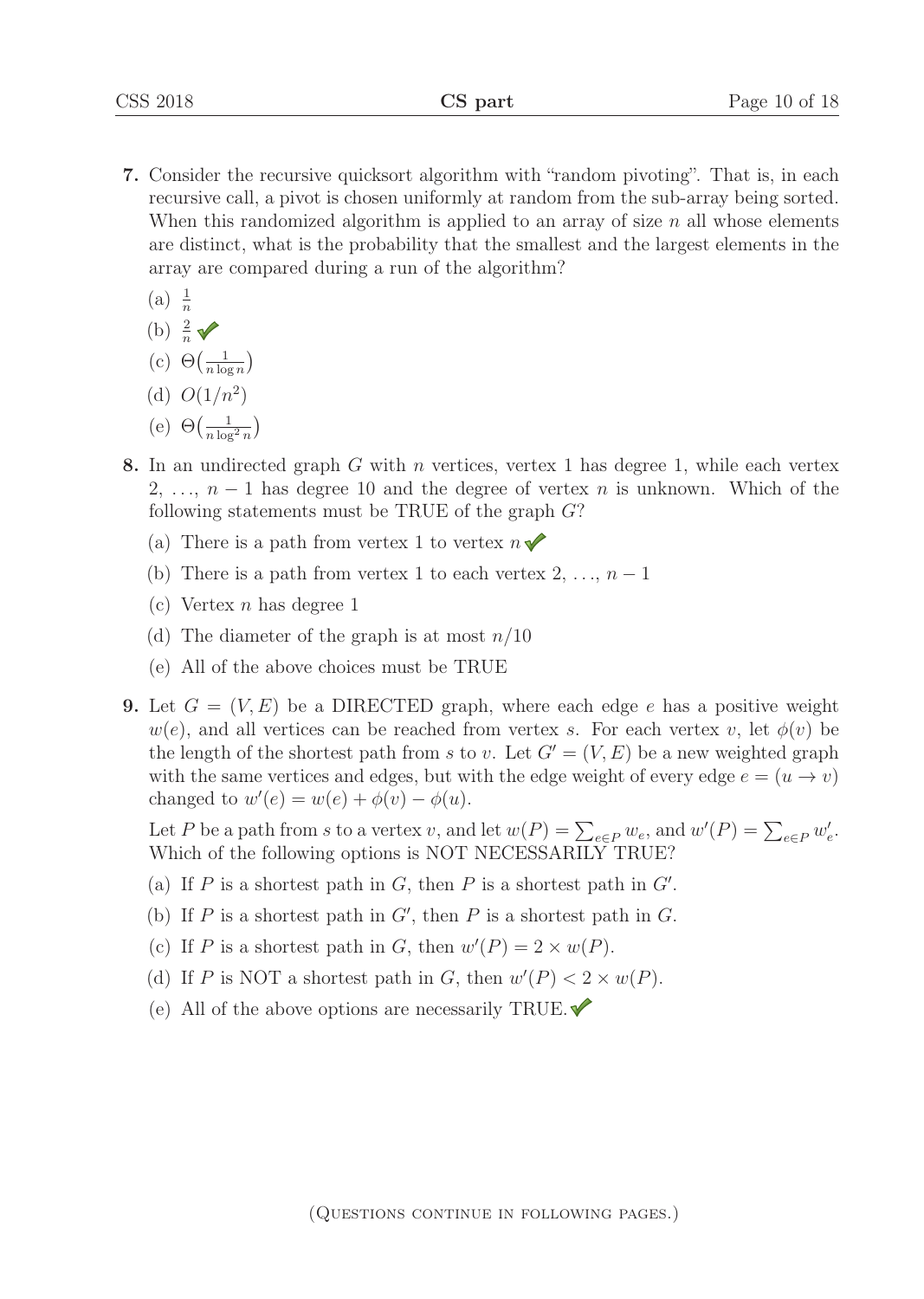- 10. For two *n*-bit strings  $x, y \in \{0, 1\}^n$ , define  $z := x \oplus y$  to be the bitwise XOR of the two strings (that is, if  $x_i, y_i, z_i$  denote the *i*-th bits of  $x, y, z$  respectively, then  $z_i = x_i + y_i \mod 2$ . A function  $h : \{0,1\}^n \rightarrow \{0,1\}^n$  is called linear if  $h(x \oplus y) =$  $h(x) \oplus h(y)$ , for every  $x, y \in \{0,1\}^n$ . The number of such linear functions for  $n \geq 2$ is:
	- $(a)$   $2^n$
	- (b)  $2^{n^2}$   $\sqrt{\ }$
	- (c)  $2^{\binom{n}{2}}$
	- (d)  $2^{4n}$
	- (e)  $2^{n^2+n}$
- 11. Consider the language  $L \subseteq \{a, b, c\}^*$  defined as

$$
L = \{a^p b^q c^r : p = q \text{ or } q = r \text{ or } r = p\}.
$$

Which of the following answers is TRUE about the complexity of this language?

- (a)  $L$  is regular but not context-free.
- (b) L is context-free but not regular.  $\bullet$
- (c) L is decidable but not context-free.
- (d) The complement of L, defined as  $\overline{L} = \{a, b, c\}^* \setminus L$ , is regular.
- (e) L is regular, context-free and decidable.

12. Consider the following statements:

- (i) For every positive integer n, let  $\#n$  be the product of all primes less than or equal to n. Then,  $\#p+1$  is a prime, for every prime p.
- (ii)  $\pi$  is a universal constant with value 22/7.
- (iii) No polynomial time algorithm exists that can find the greatest common divisor of two integers given as input in binary.
- (iv) Let  $L \equiv \{x \in \{0,1\}^* | x$  is the binary encoding of an integer that is divisible by 31}. Then, L is a regular language.

Then which of the following is TRUE?

- (a) Only statement (i) is correct.
- (b) Only statement (ii) is correct.
- (c) Only statement (iii) is correct.
- (d) Only statement (iv) is correct.
- (e) None of the statements are correct.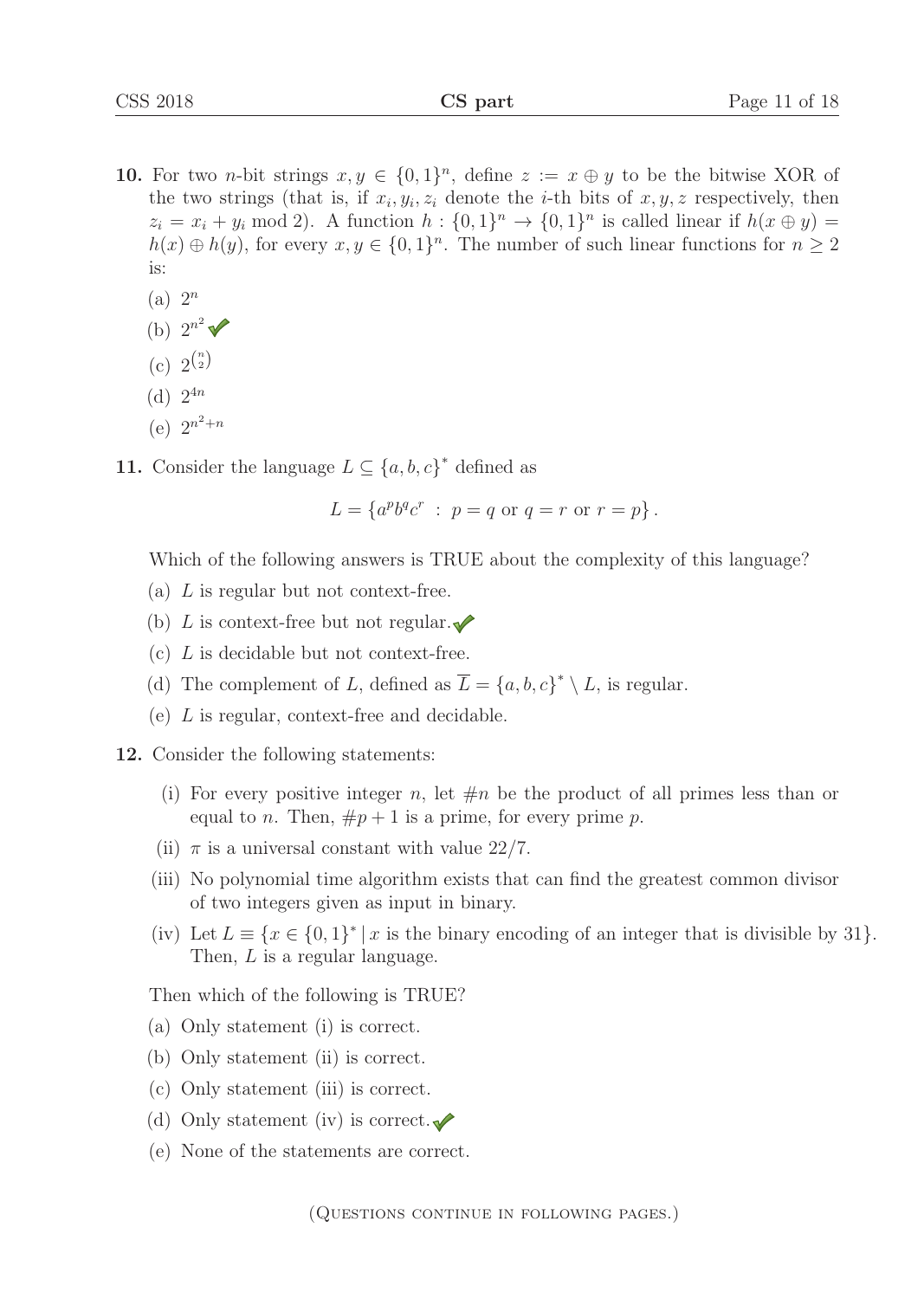- **13.** Let  $n \geq 3$ , and let G be a simple, connected, undirected graph with the *same* number n of vertices and edges. Each edge of  $G$  has a distinct real weight associated with it. Let  $T$  be the minimum weight spanning tree of  $G$ . Which of the following statements is NOT ALWAYS TRUE?
	- (a) The minimum weight edge of  $G$  is in  $T$ .
	- (b) The maximum weight edge of G is not in  $T.\blacktriangleright$
	- (c) G has a unique cycle C and the minimum weight edge of C is also in  $T$ .
	- (d) G has a unique cycle C and the maximum weight edge of C is not in  $T$ .
	- (e) T can be found in  $O(n)$  time from the adjacency list representation of G.
- **14.** Define the language INFINITE<sub>DFA</sub>  $\equiv \{ \langle A \rangle | A$  is a DFA and  $L(A)$  is an infinite language, where  $\langle A \rangle$  denotes the description of the deterministic finite automata (DFA). Then which of the following about  $INFINITE<sub>DFA</sub>$  is TRUE:
	- (a) It is regular.
	- (b) It is context-free but not regular.
	- (c) It is Turing decidable (recursive). $\sqrt{\phantom{a}}$
	- (d) It is Turing recognizable but not decidable.
	- (e) Its complement is Turing recognizable but it is not decidable.
- 15. G represents an undirected graph and a cycle refers to a simple cycle (no repeated edges or vertices). Define the following two languages.

 $\text{SCYCLE} = \{ \langle G, k \rangle \mid G \text{ contains a cycle of length at most } k \}$ and LCYCLE  $= \{ \langle G, k \rangle \mid G \text{ contains a cycle of length at least } k \}$ 

Which of the following is NOT known to be TRUE (to the best of our current knowledge)?

- (a) SCYCLE  $\in$  P.
- (b) LCYCLE  $\in$  NP.
- (c) LCYCLE  $\leq_P$  SCYCLE (i.e, there is a polynomial time many-to-one reduction from LCYCLE to SCYCLE)
- (d) LCYCLE is NP-complete.
- (e) SCYCLE  $\leq_P$  LCYCLE (i.e, there is a polynomial time many-to-one reduction from SCYCLE to LCYCLE)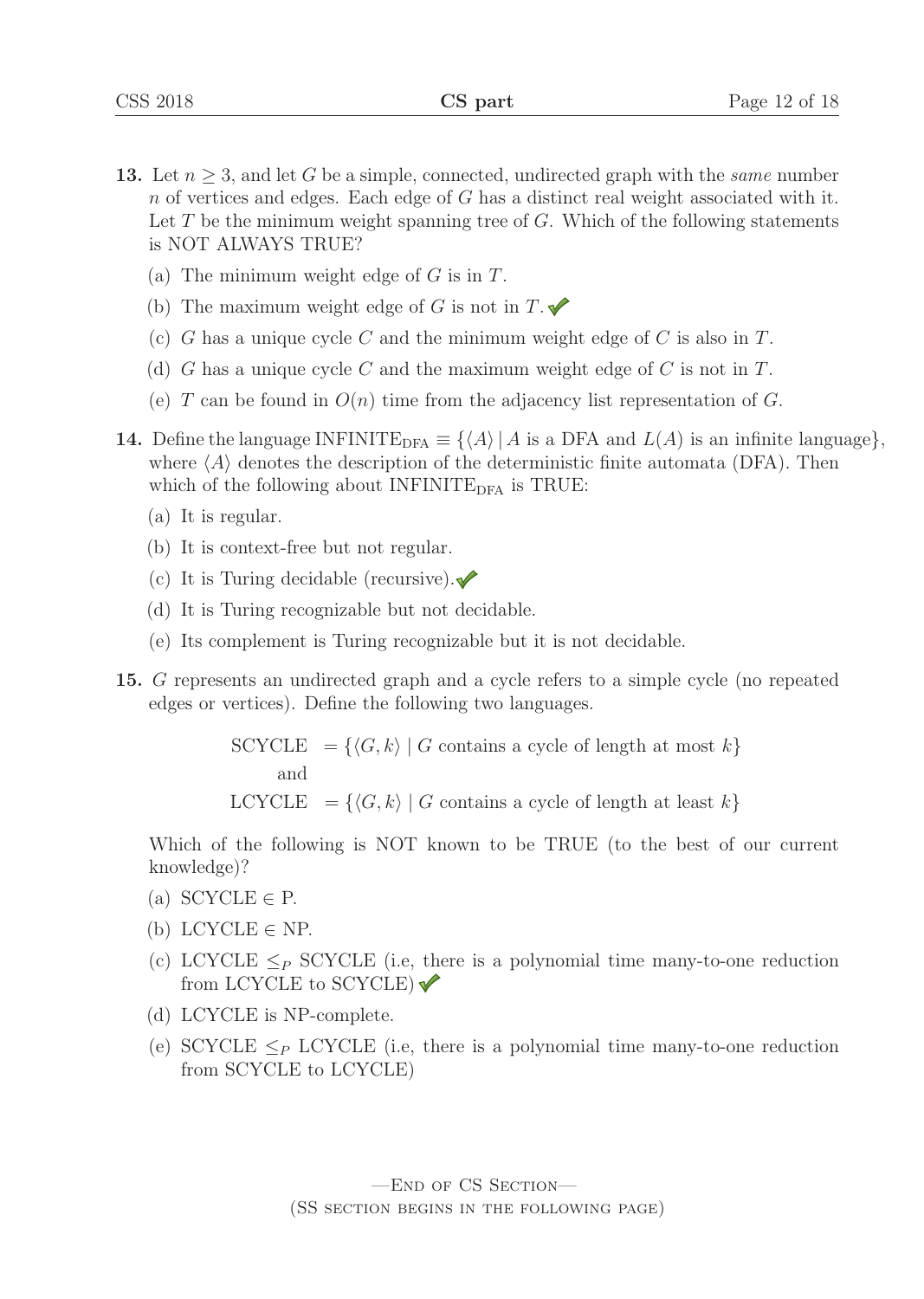## Part C: Systems Science

Note: Only for Systems Science stream candidates.

1. Consider a discrete-time system which in response to input sequence  $x[n]$  (*n* integer) outputs the sequence  $y[n]$  such that

$$
y[n] = \begin{cases} 0, & n = -1, -2, -3, \dots, \\ \frac{1}{2}(y[n-1] + nx[n]), & n = 0, 1, 2, \dots \end{cases}
$$

Which of the following describes the system?

- (a) Linear, time-invariant
- (b) Linear, time-variant  $\sqrt{\ }$
- (c) Non-linear, time-invariant
- (d) Non-linear, time-variant
- (e) Cannot be determined from the information given
- **2.** A hotel has *n* rooms numbered  $1, 2, \ldots, n$ . For each room there is one spare key labeled with the room number. The hotel manager keeps all the spare keys in a box. Her mischievous son got hold of the box and permuted the labels uniformly at random. What is the expected number of keys which still open the room whose label they carry? [Hint: Use linearity of expectation]
	- (a)  $1 \sqrt{}$
	- (b)  $\frac{n-1}{n}$
	- (c)  $\frac{n}{n}$ <sup>n</sup>−1
	- (d)  $\frac{n}{2}$
	- 2 (e) None of the above
- 3. Let  $\lim_{n\to\infty} f(n) = \infty$  and  $\lim_{n\to\infty} g(n) = \infty$ . Then which of the following is necessarily TRUE.
	- (a)  $\lim_{n\to\infty} |f(n) g(n)| = \infty$
	- (b)  $\lim_{n\to\infty} |f(n) g(n)| = 0$
	- (c)  $\lim_{n\to\infty} |f(n)/g(n)| = \infty$
	- (d)  $\lim_{n\to\infty} |f(n)/g(n)| = 1$
	- (e) None of the above  $\blacktriangleright$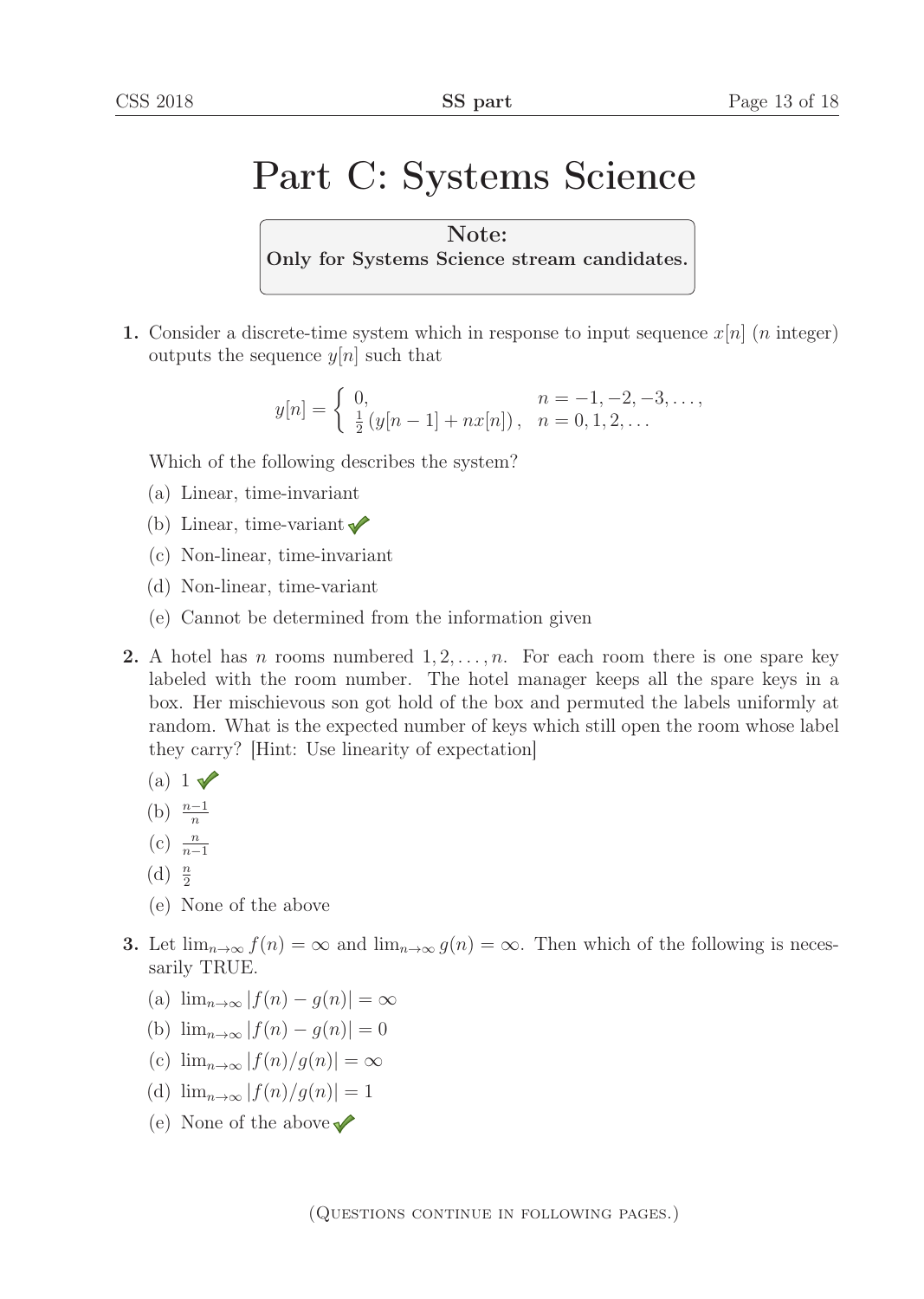4. Consider

$$
f(x) = \frac{(x \log x + x)^5 (1 + 2/x)^x}{(x + 1/x)^5 (\log x + 1/\log x)^6}.
$$

What can we say about  $\lim_{x\to\infty} f(x)$ ?

- (a) The function  $f(x)$  does not have a limit as  $x \to \infty$
- (b)  $\lim_{x\to\infty} f(x) = e^2$
- (c)  $\lim_{x\to\infty} f(x) = e^{1/2}$
- (d)  $\lim_{x\to\infty} f(x)=0$
- (e)  $\lim_{x\to\infty} f(x) = \infty$
- 5. Suppose  $\vec{u}, \vec{v}_1, \vec{v}_2 \in \mathbb{R}^n$  are linearly independent vectors. Let the pair of real numbers  $(a_1^*, a_2^*)$  be such that they solve the following optimization problem

$$
d = \min_{a_1, a_2 \in \mathbb{R}} ||\vec{u} - (a_1\vec{v}_1 + a_2\vec{v}_2)||,
$$

where for a vector  $\vec{w} \in \mathbb{R}^n$  we denote its length by  $\|\vec{w}\|$ . Let  $\vec{v}_* = a_1^* \vec{v}_1 + a_2^* \vec{v}_2$ , so that  $d = \|\vec{w}\|$ ,  $\vec{w}$  is not the following is equal to  $d^2$ ?  $d = ||\vec{u} - \vec{v}_*||$ . Which of the following is equal to  $d^2$ ?

- (a)  $\|\vec{v}_1\|^2 + \|\vec{v}_2\|^2 \|\vec{u}\|^2$
- (b)  $\|\vec{u}\|^2 \|\vec{v}_1\|^2 \|\vec{v}_2\|^2$
- (c)  $\|\vec{u}\|^2 \|\vec{v}_*\|^2$

(d) 
$$
\|\vec{v}_*\|^2 - \|\vec{u}\|^2
$$

- (e) None of the above
- 6. Consider the system shown below.



- If  $K > 0$ , which of the following describes the system?
- (a) Stable, causal
- (b) Stable, non-causal
- (c) Unstable, non-causal
- (d) Unstable, causal
- (e) Cannot be determined from the information given

(Questions continue in following pages.)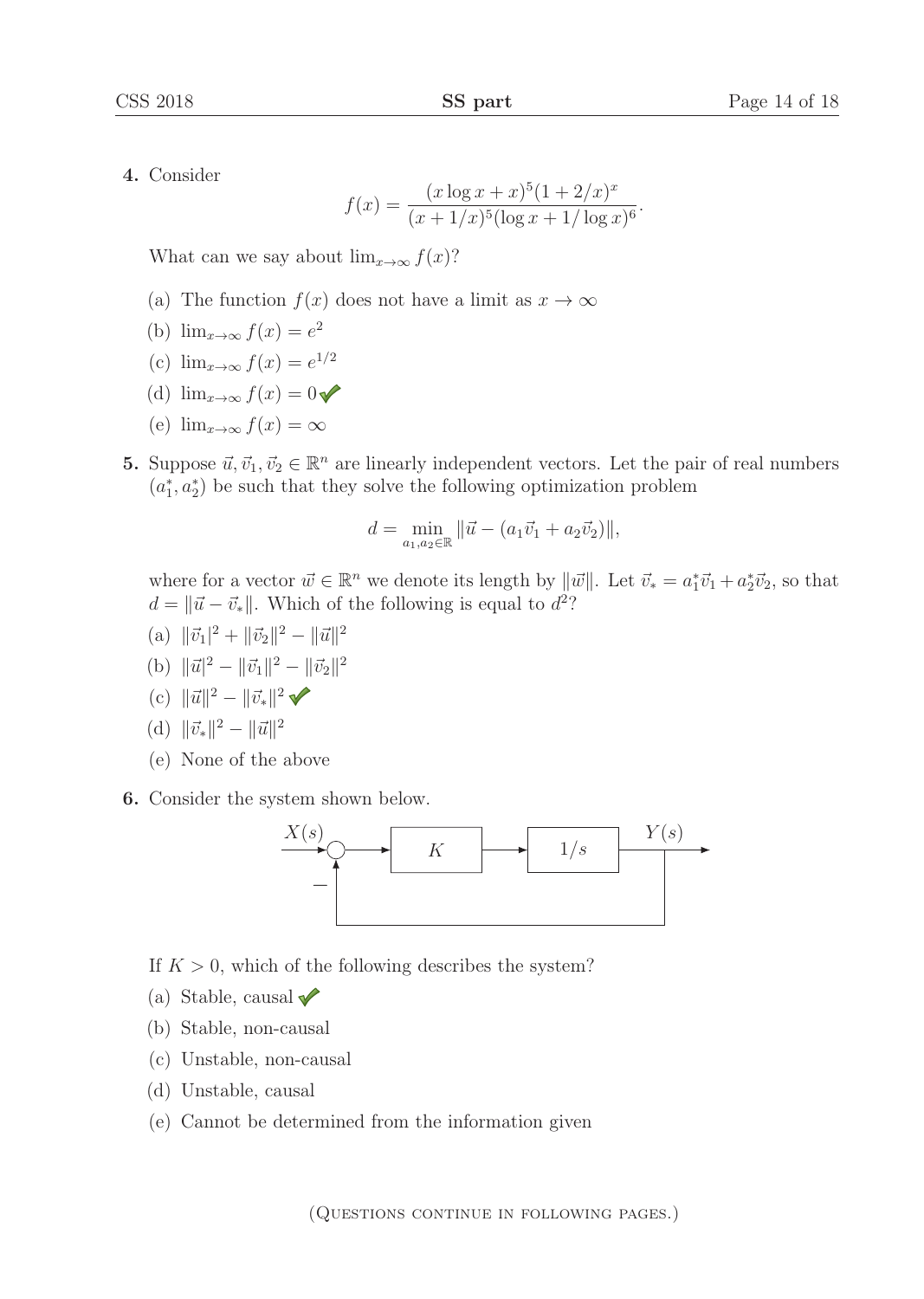- 7. Let  $X_1, X_2$  and  $X_3$  be independent random variables with uniform distribution over  $[0, \theta]$ . Consider the following statements.
	- (i)  $E[\max\{X_1, X_2, X_3\}] = \frac{3}{4}\theta.$
	- (ii)  $E[\max\{X_1, X_2\}] E[\max\{X_2, X_3\}] = 0.$
	- (iii)  $E[X_1] = \theta/2$
	- (iv)  $E[\max\{X_1, X_2\}] = \frac{2}{3}\theta$

Which of the above statements is/are TRUE?

- (a) Only (i)
- (b) Only (ii)
- (c) Only (iii)
- (d) Only (iv)
- (e) All of (i) (iv)
- 8. Let A be an  $n \times n$  real matrix for which two distinct non-zero *n*-dimensional real column vectors  $v_1, v_2$  satisfy the relation  $Av_1 = Av_2$ . Consider the following statements.
	- (i) At least one eigenvalue of A is zero.
	- (ii)  $A$  is not full rank.
	- (iii) Columns of A are not linearly independent.
	- $(iv) det(A) = 0.$

Which of the above statements is/are TRUE?

- (a) Only (i)
- (b) Only (ii)
- (c) Only (iii)
- (d) Only (iv)
- (e) All of (i) (iv)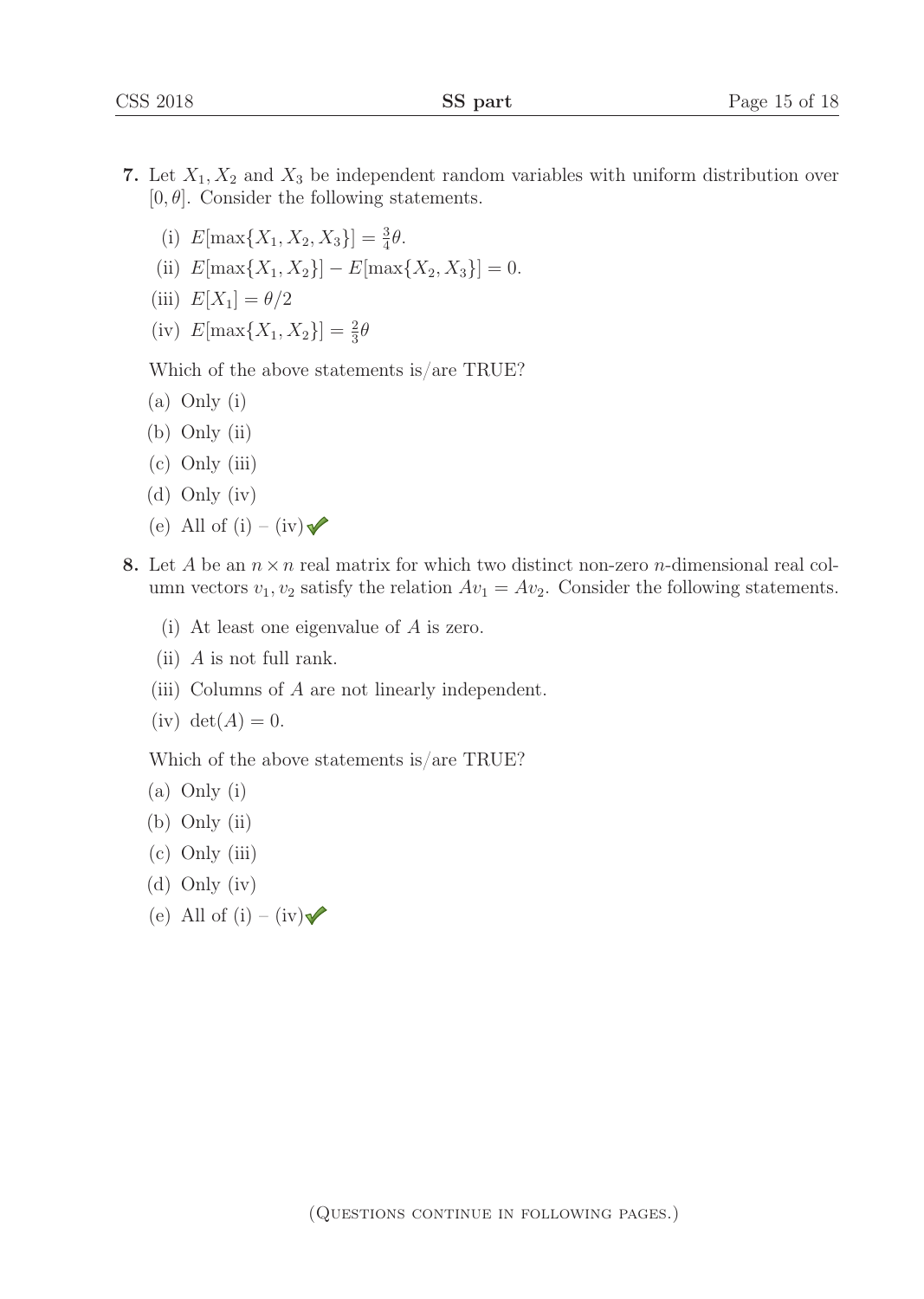- 9. Let X and Y be two independent and identically distributed binary random variables that take values  $\{-1, +1\}$  each with probability  $1/2$ . Let  $Z_1 = \max(X, Y)$ , and  $Z_2 = \min(X, Y)$ . Consider the following statements.
	- (i)  $Z_1$  and  $Z_2$  are uncorrelated
	- (ii)  $Z_1$  and  $Z_2$  are independent
	- (iii)  $P(Z_1 = Z_2) = \frac{1}{2}$

Which of the above statements is/are TRUE?

- (a) Only (i)
- (b) Only (ii)
- $(c)$  Only (iii)
- (d) Both (i) and (ii), but not (iii)
- (e) All of  $(i)$ ,  $(ii)$  and  $(iii)$
- 10. Suppose that  $X_1$  and  $X_2$  denote the random outcomes of independent rolls of two dice each of which takes six values  $1, 2, 3, 4, 5, 6$  with equal probability. What is the conditional expectation

$$
E[X_1| \max(X_1, X_2) = 5]
$$

- (a) 3
- (b) 4
- (c)  $35/9 \sqrt{ }$
- (d) 5/2
- (e) 15/4
- 11. Assume the following well known result: If a coin is flipped independently many times and its probability of heads  $(H)$  is  $p \in (0,1)$  and probability of tails  $(T)$  is  $(1-p)$ , then the expected number of coin flips till the first time a heads is observed is  $1/p$ .

What is the expected number of coin flips till the sequence  $HT$ , i.e., tails immediately following a heads, is observed for the first time?

(a) 
$$
\frac{1}{1-(1-p)^2} \left(2 + \frac{1+p^2}{1-p} + p\right)
$$
  
\n(b)  $\frac{2}{p(1-p)}$   
\n(c)  $2 + \frac{1}{p(1-p)}$   
\n(d)  $\frac{1}{1-(1-p)^2} (4+1/p)$   
\n(e)  $\frac{1}{p} + \frac{1}{1-p}$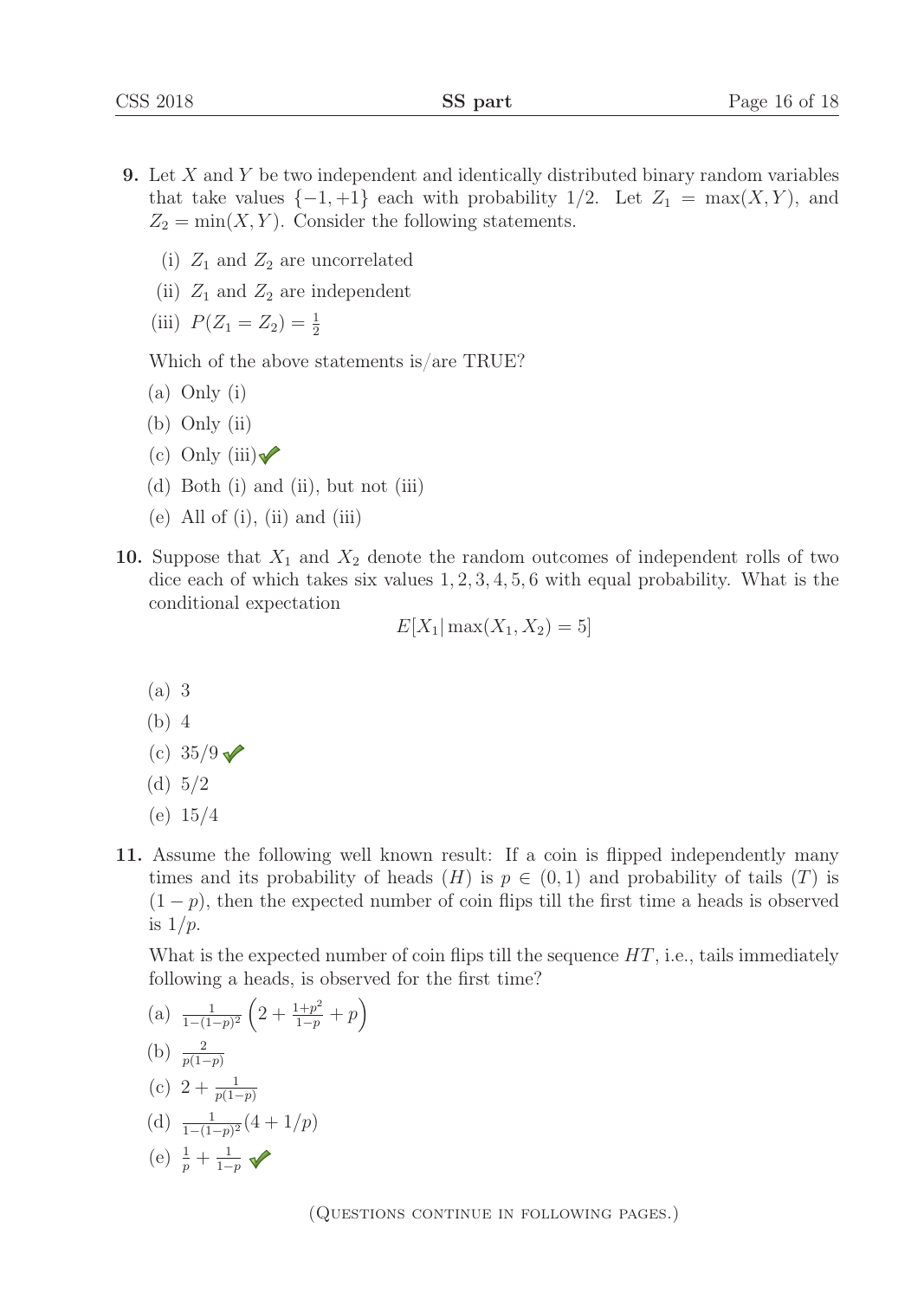- 12. Suppose that Amitabh Bachchan has ten coins in his pocket. 3 coins have tails on both sides. 4 coins have heads on both sides. 3 coins have heads on one side and tails on the other and both the outcomes are equally likely when that coin is flipped. In a bet with Dharmendra, Amitabh picks up a coin at random (each coin is equally likely to be picked) from these ten coins, flips it and finds that the outcome is tails. What is the probability that the other side of this coin is heads?
	- (a) 1/2
	- (b) 3/10
	- $(c) 1/4$
	- (d) 0.3
	- (e)  $1/3 \sqrt{ }$
- 13. Consider five distinct binary vectors  $X_1, \ldots, X_5$  each of length 10. Let

$$
d_{ij} = \sum_{k=1}^{10} (X_{ik} \text{ XOR } X_{jk}),
$$

(i.e.,  $d_{ij}$  is the number of coordinates where  $X_i$  and  $X_j$  differ) be the Hamming distance between  $X_i$  and  $X_j$  and let  $d = \min_{i,j=1,\dots,5, i \neq j} d_{ij}$ . Which of the following is TRUE? Hint: Look at the first two entries of  $X_1$  to  $X_5$ , and argue about the result noting that there are five binary vectors.]

- (a)  $d = 10$
- (b)  $d = 9$
- (c)  $d = 8$
- (d)  $d < 8 \sqrt{ }$
- (e) Information is not sufficient
- **14.** Define the  $\ell_p$  ball in two dimensions as the set of points  $(x, y)$  such that  $|x|^p + |y|^p \leq 1$ . Which of the following is FALSE:
	- (a) The  $\ell_2$  ball is contained in the  $\ell_3$  ball
	- (b) The  $\ell_2$  ball is contained in the  $\ell_1$  ball
	- (c) The  $\ell_3$  ball is contained in the  $\ell_4$  ball
	- (d) The  $\ell_2$  ball is contained in the  $\ell_5$  ball
	- (e) The  $\ell_1$  ball is contained in the  $\ell_3$  ball